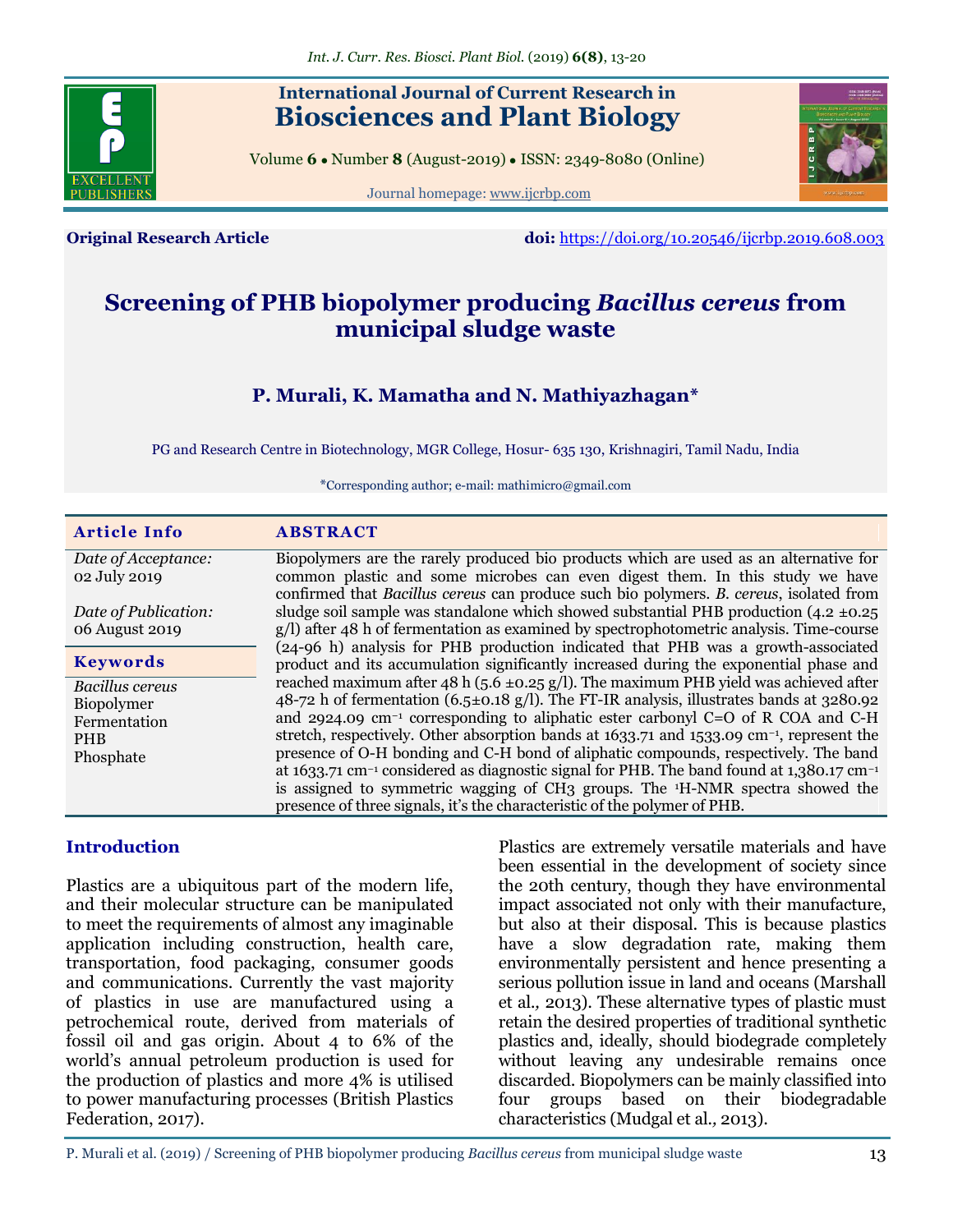The properties of Polyhydroxybutyrate (PHB) are similar to many synthetic thermoplastic polymers, such as polypropylene, making PHB a promising candidate as a drop in replacement for petroleumbased plastics in wide range of applications such as paper coatings, packaging and manufacturing of plates and bottles (Batcha et al*.,* 2014). Previous research on PHB has focused on making production economical and improving the quality of biopolymers such that they are able to compete with the physical and mechanical properties of petrochemical- derived polymers, allowing biopolymers to be utilised as direct replacements for commonly used synthetic polymers (Batcha et al*.,* 2014).

More than 200 types of microorganisms are able to accumulate PHB, such as photosynthetic bacteria, archaebacteria, and Gram negative and Grampositive bacteria. *B. cereus* is a Gram-positive bacterium that is a model PHB producing microorganism because it is able to accumulate PHB to a high level of 90 % of dry cell weight (Chee et al*.,* 2015). Unfortunately, *B. cereus* can grow on glucose, the main sugar that is obtained from cellulosic material, which limits the use of this strain for PHB production using sources of nonedible, lingocellulosic biomass. There is potential to use for sludge soil.

# **Materials and methods**

# **Collection and processing of soil sample**

The soil sample was collected from the lake (sludge soil) of Hosur, Krishnagiri district of Tamil Nadu. Collected samples were immediately processed and stored in refrigerator for further process in the PG and Research Centre in Biotechnology of MGR College, Hosur.

#### **Isolation and screening of PHB producing**  *Bacillus cereus*

Isolation of PHB producing bacteria was accomplished based on the methods of Khanna and Srivastava (2005) with slight modifications. The microbes were isolated from collected sludge soil sample by standard serial dilution techniques by using saline water. 10<sup>5</sup> and 106 dilutions were taken on selective and standard media for screening of PHB producing bacteria. Briefly the

dilutions were inoculated 5% w/v on selective media such as *Bacillus cereus* selective agar base enriched with Disodium hydrogen phosphate (2.5g) and Pottasium dihydrogen phosphate (0.25g), Peptone (1g), Mannitol (10g), Sodium chloride (2g), Megnesium sulphate (0.1g), Sodium pyruvate (10g), Bromothymol blue (0.12g) and agar (2g) and incubated at  $30^{\circ}$  C for 24 h in an shaker incubator. Plates were incubated at 30 °C for 2-3 days, and colonies appeared and was exposed to visible light and those showing slight bluish colonies were earmarked as presumptive PHB producers (Thammasittirong et al*.,* 2017).

PHB producing ability of bacterial isolates was examined further by confocal microscopic analysis by using Sudan black, a lipophilic dye (Model Olympus Fluoview Ver 1-7b) as described by Hermawan and Jendrossek (2007). The suspected PHB producing bacterial isolates were first grown in PHB production medium (PPM) which consisted of  $(g/I^{-1})$ : MgSO4 7H2O 0.1, K2HPO4 0.5, NH4NO2 0.1, glucose 20.0, malt extract 0.5, yeast extract 1.0, pH 7, for 48 h. Cells were harvested, and immediately stained with 0.1–0.5 volumes of Sudan black solution (0.1–1 mg ml-1 in ethanol). The dark bluish colour results conformed the PHB producing bacteria isolates.

# **Characterization of selected isolate**

Among the bacterial isolates screened for PHB production, the one which generated maximum PHB was selected, and examined based on morphological, physiological, biochemical properties and staining techniques. Biochemical analysis included carbohydrate fermentation tests, Indole, methyl red and Voges-Proskauer test (IMVIC), catalase, Glucose peptone agar (GPA) test, Gelatin test. The conformed bacterial isolates were maintained by frequent sub culturing process. Among various bacterial isolated *B. cereus* was taken for further study.

# **Production of PHB**

All the PHB producing isolates were subjected to submerged fermentation for PHB production. Inoculum was developed by cultivating the cells in production medium under shaking at 30°C for 18 h to attain absorbance (A600) of 0.8-0.9 (approx.  $10^8$  cfu/ml) and inoculated at  $5\%$  (v/v) for PHB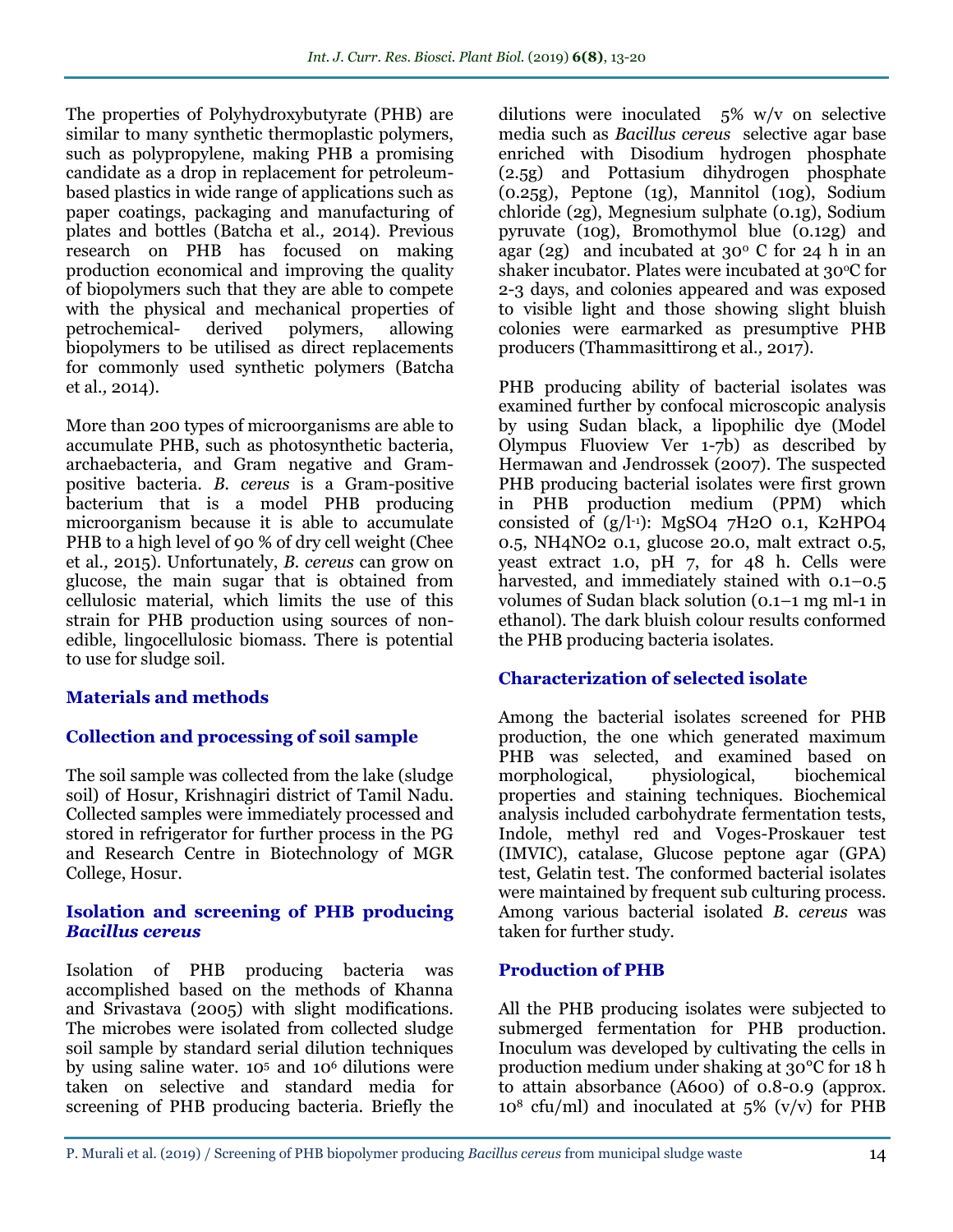production. Fermentation was executed at 30oC under shaking at 150 rpm. Fermented broth was centrifuged (Eppendorf Centrifuge 5804-R, Germany) at different time intervals (24-96 h) and the resultant biomass was used for PHB extraction (Khanna and Srivastava, 2005).

### **Extraction and quantification of PHB production**

All the Sudan Black B positives isolates were subjected to quantification of PHB production as per the method of Schlegal et. al (1961). The bacterial cells containing the polymer were centrifuged at 10,000 rpm for 10 min and the pellet was washed with equal volume of acetone and ethanol to remove unwanted materials. The pellet was resuspended into 4% of sodium hypochlorite and incubated at room temperature for 30 min. The whole mixture was again centrifuged and the supernatant was discarded. The cell pellet containing PHB was again washed with equal volume of acetone and ethanol. Finally the pellet containing the polymer granules were dissolved in hot chloroform (Arshad et al*.,* 2007). The chloroform was filtered, and to the filtrate 10ml of concentrated hot sulphuric acid was added. The addition of sulphuric acid converts the pellet into crotonic acid which is brown in color. The solution was cooled and the absorbance was read at 400 nm against sulfuric acid as blank.

#### **Polymer analysis**

### **Fourier transform-infrared spectroscopy (FT-IR) and NMR analysis**

PHB production from *B. cereus* was executed under submerged fermentation and PHB produced was subjected for IR spectra recording in the range 4000-400  $\text{cm}$ <sup>1</sup> at a resolution of 4  $\text{cm}$ <sup>1</sup> to confirm the functional groups of the extracted polymer as per the method described by Liau et al*.* (2014). All the experiments were performed in triplicates and all the data is represented here is the Mean +/- SD.

NMR Analysis: 1H Nuclear Magnetic Resonance

The identity of individual monomer unit was confirmed by proton nuclear magnetic resonance ( <sup>1</sup>H-NMR) spectroscopy. 1H-NMR spectra of PHB sample were recorded in CDCl3 on Bruker ACF

300 spectrophotometer at 300 MHz by using "Tetramethylsilane" as internal standard.

#### **Results and discussion**

The collected samples were serially diluted and cultured by spread plate method with the following dilutions10<sup>-3</sup>, 10<sup>-4</sup>, 10<sup>-5</sup>, 10<sup>-6</sup> with one control. More than 10 bacterial cultures were isolated from lake (sludge soil) of Hosur, Krishnagiri district of Tamil Nadu obtained on nutrient agar medium. The simplest first line screening program for PHB producing bacteria is the use of Sudan black B staining. The isolates which were found positive for PHB granules after Staining with Sudan black B (i.e., showing dark spot inside the pink coloured cells) were further confirmed for their PHB producing potential with specific media, a more specific dye for PHB granules, in which dark blue colour was observed under the microscopy (Fig. 2 and Fig. 3). The PHB produced bacterial culture was further identified by following experimental results.

#### **Isolation of** *Bacillus cereus* **on selective media**

The selective media were prepared and streaked with the suspected colonies in separate plates for each. The isolates grown in only few selective media plates (*Bacillus cereus* selective agar base) and which are confirmed as *Bacillus cereus*  (Fig. 1).



 **Fig. 1:** *Bacillus cereus* pure culture in selective media.

#### **Conformation of PHB producing** *Bacillus cereus* **by Sudan Black -B staining**

The bacteria were initially screened for the PHB production in nutrient broth and the ability to synthesize PHB granules was confirmed using Sudan black. Pure culture of isolated strain was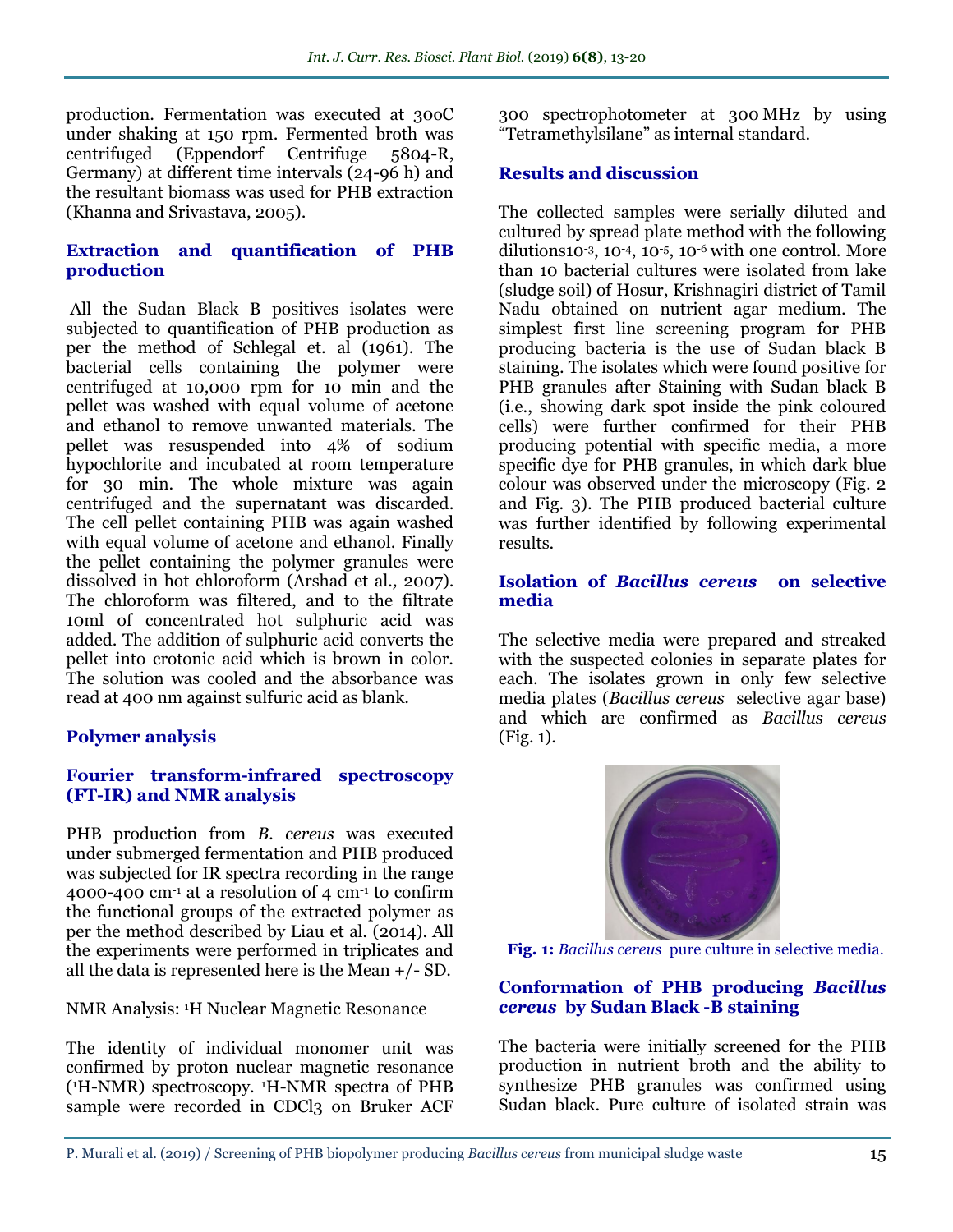done by plating method. Presence of PHB granules was identified and confirmed by Sudan Black- B staining and the granules were observed. The isolates were tested for PHB production following the viable colony screening method based on the intensity of staining. The isolates gave the positive result for PHB accumulation through Sudan black staining method scoring. The *Bacillus cereus* was treated with Sudan Black- B positive isolates were subjected to quantitative estimation of PHB production. Black color colonies were taken as positive result.



**Fig. 2:** Sudan Black test.

PHB producing bacterial colonies were showed bluish black color colonies were recorded on Sudan black containing medium. Confocal microscopic analysis of PHB producing bacterial cells indicated

appearance of cells filled with red color PHB granules. Alternate staining methods like direct staining of colonies with Sudan black have been used by some researchers for detection of PHB granules (Singh, et al*.,* 2011).

#### **Macroscopic, microscopic and biochemical bacterial analysis and conformation**

The isolates were confirmed by macroscopic and microscopic observations. Therefore, obviously bacterial isolate was selected for further studies including its identification by morphological and biochemical means. Macroscopic analysis showed that bacterial colonies were sticky, discrete and creamy white. Microscopic examination established that bacteria were Gram-positive, rod shaped and sporulating (Fig. 2). Besides, isolate was catalase and methyl red positive but negative for VP test, and hydrolysed casein, starch and lipids. PHB from Gram-positive bacteria may be promising for biomedical and tissue engineering applications (Shivakumar, 2012) as Gram-positive bacteria are devoid of lipopolysaccharides and there is no chance of lipopolysaccharides contamination (Fig. 3).



**Fig. 3:** Staining results. (A) Gram staining; (B) Endospore staining; (C) Sudan black B staining.

#### **Biochemical characterization of** *Bacillus* **isolates**

Biochemical characteristics of isolate was studied on the support of different biochemical test like Glucose Peptone agar assay, and Citrate utilization test, indole test, etc. The cultures were confirmed as *Bacillus cereus* by the standard biochemical result.

# **Production of PHB**

After initial screening, *B. cereus* isolate was

subjected to submerged fermentation in the PHB production medium. *B. cereus*, isolated from sludge soil sample was standalone which showed substantial PHB production  $(4.2 \text{ g/l } \pm 0.25)$  after 48 h of fermentation as examined by spectrophotometric analysis. Time-course (24-96 h) analysis for PHB production indicated that PHB was a growth-associated product and its accumulation significantly increased during the exponential phase and reached maximum after 48 h (5.6  $\pm$ 0.25 g/l). The maximum PHB yield was achieved after  $48-72$  h of fermentation  $(6.5\pm0.18)$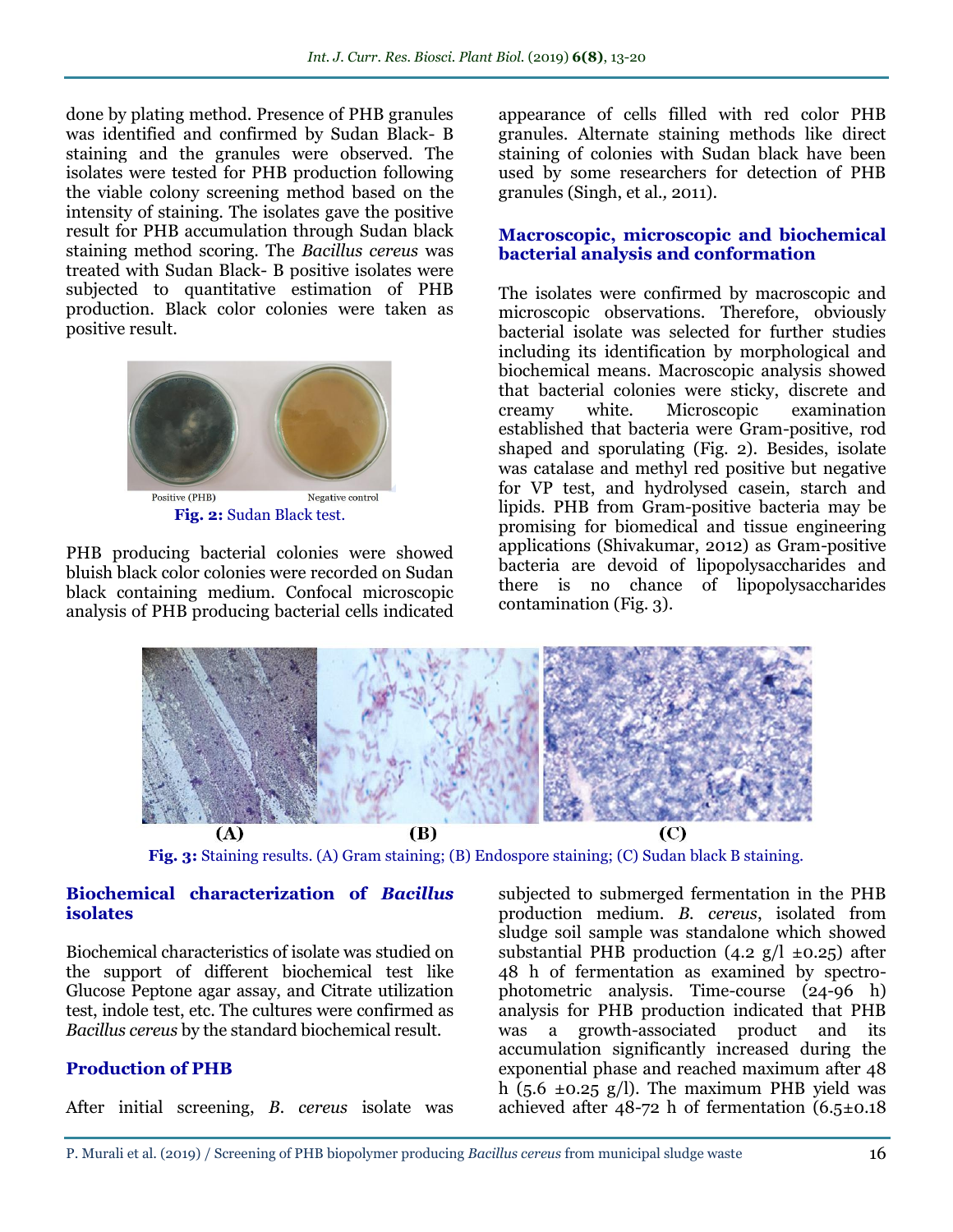g/l). After 72 h, a decrease in the level of cell dry weight coincided with a small decrease in PHB content.

During the adverse conditions i.e., with glucose the PHB was used by the cell as an internal reserve of carbon and energy. Furthermore, increase in viscosity of the medium may also lead to unfavorable conditions such as production of extracellular metabolites, presence of an intracellular PHB depolymerase, depletion of essential nutrients in the medium or selfutilization of PHB by bacteria due to nutrient depletion and cells, consumption of PHB as a carbon source (Madison and Huisman, 1999; Ramadas et al*.,* 2009). Fermentation time for maximum PHB production varies among different bacteria and depends largely upon cultural/environmental conditions employed during fermentation and genetic make-up of the organism.

It is desirable that PHB production be attempted by using inexpensive agricultural or other residues as carbon source to substantially reduce the cost of PHB production considering carbon source as the major cost determining factor for PHB production (Valappil et al*.,* 2007). PHB production has been reported from several bacteria by using waste materials or agricultural residues as inexpensive carbon sources (Van-Thuoc et al*.,* 2008; Yezza et al*.,* 2006). Furthermore, readily available lowprice carbon sources may have high amounts of nutrients, such as amino acids and peptides, which contributes to improved cell growth and metabolite biosynthesis and pave the way for resourceful and cost-effective production of PHB. PHB being the reserved food polymer produced during time of starvation is degraded to provide carbon and energy when external carbon source is exhausted (Shivakumar, 2012). However, *B. megaterium*  showed maximum PHB accumulation when glucose was used as carbon source (Hori et al*.,* 2002). *Bacillus* species has been reported to accumulate PHB up to 90% of cell dry weight by utilizing soy molasses oligosaccharides like raffinose without the need for nutrient limitation (Full et al*.,* 2006; Das et al*.,* 2017).

Polymer breakdown, so that the PHB is utilized at the rate almost equal to the rate of its synthesis (Singh et al*.,* 2011). *Bacillus sphaericus* NCIM 5149

showed pH 7.5 as the most apt for PHB production (Ramdas et al*.,* 2009) while for *Bacillus* species pH of 6-7 the most effective for PHB accumulation (Singh et al*.,* 2011). Current study showed that inoculum at  $5\%$ ,  $(v/v)$  was best for maximum PHB yield  $(5.6 \pm 0.15 \text{ g/l})$ .

# **Extraction and purification of PHB**

After the 30mins incubation of isolates in ice cold methanol, a slimey layer of PHB (polyhydroxybyturate) were observed, and the layer were collected separetely in to a watch glass and dried at  $60^{\circ}$ C for 12 h (Fig. 4).



**Fig. 4:** Watch glass with dried PHB.

Higher or lower inoculum level resulted in yield reduction of PHB from *B. cereus* IR spectrum of the extracted polymer, illustrates bands at 3280.92 and 2924.09 cm−1 corresponding to aliphatic ester carbonyl C=O of RCOA and C-H stretch, respectively. Other absorption bands at 1633.71 and 1533.09 cm−1, represent the presence of O-H bonding and C-H bond of aliphatic compounds, respectively (Fig. 5). The band at  $1633.71$  cm<sup>-1</sup> considered as diagnostic signal for PHB. The band found at 1,380.17 cm−1 is assigned to symmetric wagging of CH3 groups. The remaining bands located at 1000 ~ 1300 cm−1 correspond to the stretching of the C–O bond of the ester group. The results described above are congruent with the findings reported previously. The most prominent marker (ester carbonyl) band for PHB was at 1740 cm−1 and 1724.03 cm−1 for pure PHB (Panda et al*.,*  2010). In pure PHB granule, asymmetrical deformation of C-H bond in CH2 groups and CH3 groups C=O bond stretching and C-O ester bond are represented by wave numbers 1460, 1379, 1726 and 1150 cm-1, respectively (Tripathi et al., 2013; Panda et al., 2018).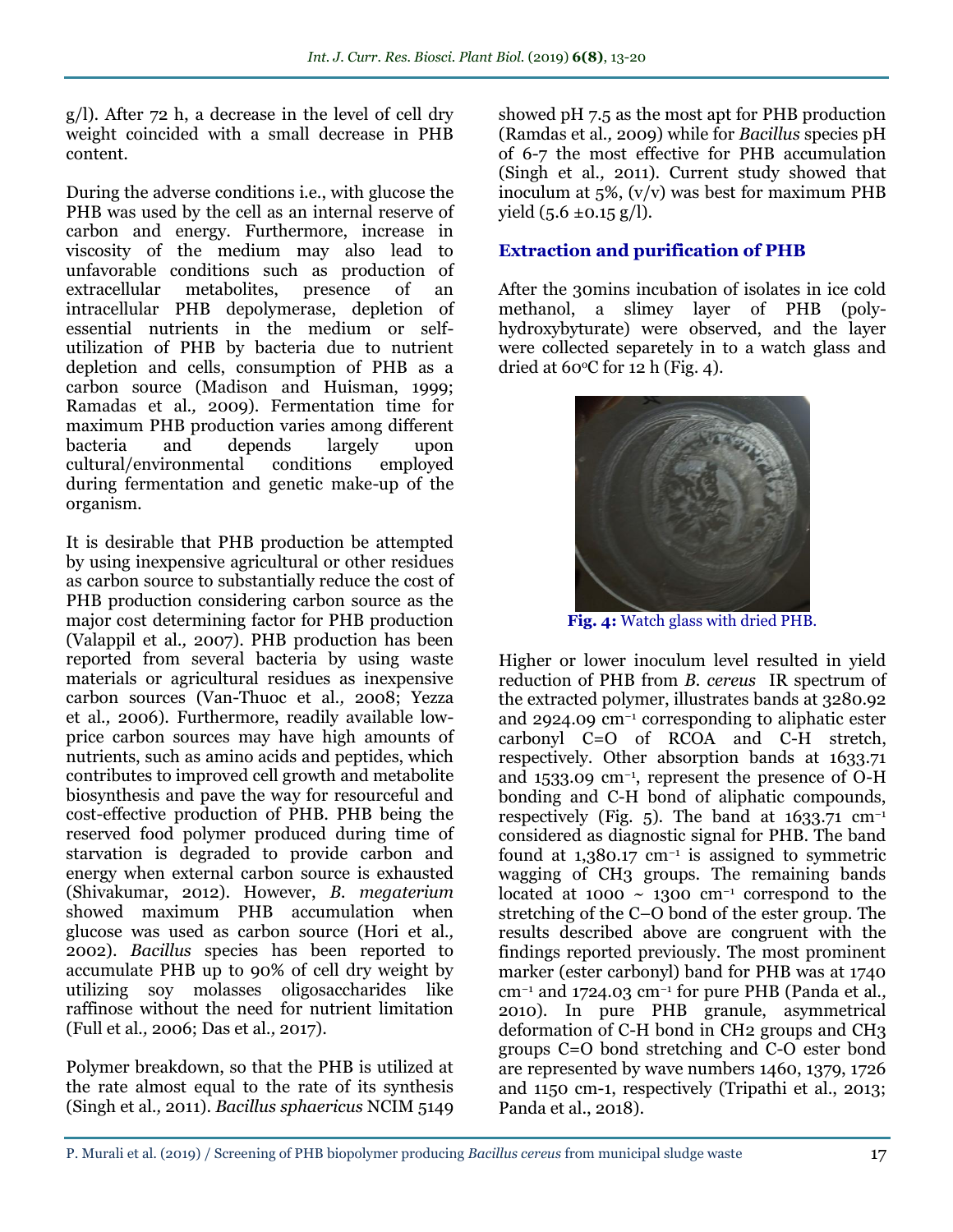

**Fig. 6:** 1H NMR signals of PHB produced by *Bacillus cereus.*

The present study concludes that *Bacillus cereus*  has got enormous enzymatic/metabolic potential to utilize glucose sources for growth and PHB production. Presence of glucose supported maximum PHB production by *B. cereus* Polymer got remarkable characters as per industrial viewpoint. The chemical nature of extracted polymers from *Bacillus cereus* was confirmed by 1H-NMR spectroscopy. The 1H-NMR spectra (Fig. 6) showed

the presence of three signals, characteristic of the polymer of PHB. The 1H-NMR spectra of polymer extracted from isolate showed a doublets at 2.372 ppm, corresponding to the methyl group (– CH3), and two multiplets at 2.55 and 3.389 ppm corresponding to methylene group (–CH2–) and methyne (–CH–) group, respectively. In this study with reference PHB standard, the nature of polymer produced by the isolate was confirmed.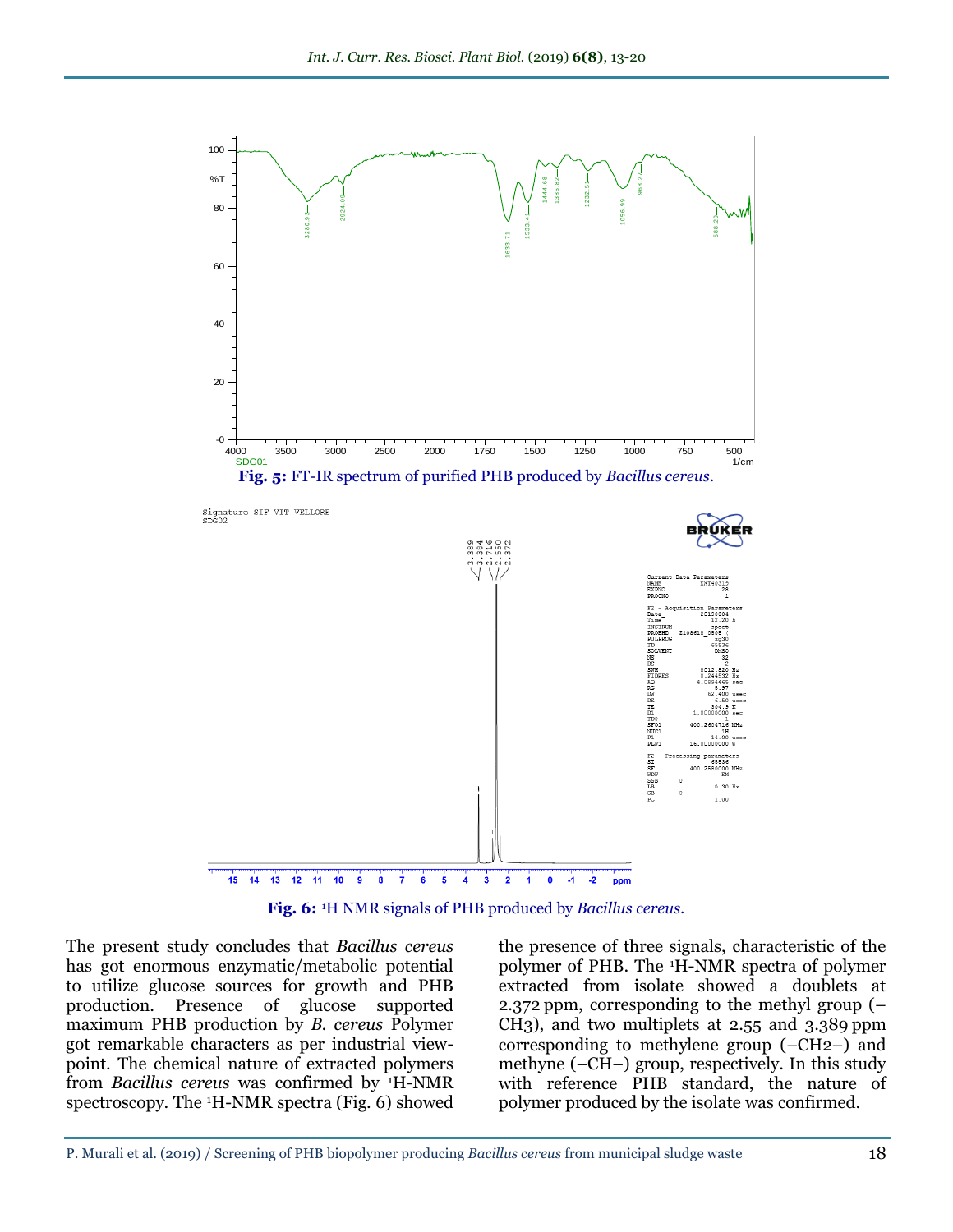#### **Conclusion**

The *Bacillus cereus* isolated from sludge soil of Hosur lake area was able to efficiently utilize the glucose as nutrient source for PHB production. The first line of impression of this study concludes that the glucose could directly serve as an inexpensive nutrient source for production of biodegradable plastic. Thus, this study may solve the problem of high production cost of biodegradable bioplastic and help in the conservation of petroleum products which were used in the commercial production of plastic production.

### **Acknowledgement**

The authors would like to thank the PG and Research Centre in Biotechnology, M.G.R. College, Hosur, for providing sophisticated laboratory support to successfully complete this study.

### **Conflict of interest statement**

Authors declare that they have no conflict of interest.

## **References**

- Arshad, M.U., Jamil, N., Naheed, N., Hasnain, S., 2007. Analysis of bacterial strains from contaminated and non-contaminated sites for the production of biopolymers. Afr. J. Biotechnol. 6, 1115-1121.
- Batcha, A.F.M., Prasad, D.M.R., Khan, M.R., Abdullah, H., 2014. Biosynthesis of poly (3 hydroxybutyrate) (PHB) by *Cupriavidus necator* H16 from *Jatropha* oil as carbon source. Biopro. Biosy. Eng. 37, 943-951.
- British Plastics Federation, 2017. Oil Consumption URL

[http://www.bpf.co.uk/Press/Oil\\_Consumptio](http://www.bpf.co.uk/Press/Oil_Consumption.aspx) [n.aspx](http://www.bpf.co.uk/Press/Oil_Consumption.aspx) (accessed 4.10.17).

- Chee, J.Y., Yoga, S.S., Lau, N.-S., Ling, S.C., Abed, R.M.M. and Sudesh, K., (2015). Bacterially produced Polyhydroxyalkanoate (PHA): converting renewable resources into bioplastics. *Microbial Biotech.* 2, 1395–1404.
- Das, R., Pal, A., Paul, A. K., 2017. Production of biopolyester poly (3-hydroxybutyrate) by *Bacillus cereus* RCL 02, a leaf endophyte of *Ricinus communis* L. J. Microbiol. Biotechnol. Res. 7(4), 32-41.
- Full, T.D., Jung, D.O., Madigan, M.T., 2006. Production of poly-*β*-hydroxyalkanoates from soy molasses oligosaccharides by new, rapidly growing *Bacillus* species. Lett. Appl. Microbiol. 43, 377-384.
- Hori, K., Kaneko, M., Tanji, Y., Xing, X-H., Unno H., 2002. Construction of self-disruptive *Bacillus megaterium* in response to substrate exhaustion for polyhydroxybutyrate production. Appl. Microbiol. Biotechnol. 59, 211-216.
- Khanna, S., Srivastava, A. K., 2005. Statistical media optimization studies for growth and PHB production by *Ralstonia eutropha.* Proc. Biochem. 40(6), 2173-2182.
- Liau, C.P., Ahmad, M. B., Shameli, K., Yunus, W. M. Z.W., Ibrahim, N. A., Zainuddin, N., Then, Y.Y., 2014. Preparation and characterization of polyhydroxybutyrate/polycaprolactone nanocomposites. Scient. World J. Volume 2014, Article ID 572726, 9 pages.
- Madison, L.L., Huisman, G.W., 1999. Metabolic engineering of poly (3-hydroxyalkanoates): from DNA to plastic. Microbiol. Mol. Biol. Rev. 63, 21-53.
- Marshall, C.W., LaBelle, E. V., May, H.D., 2013. Production of fuels and chemicals from waste by microbiomes. Curr. Opin. Biotech. 24, 391- 397.
- Mudgal, S., Shailendra, L., Lorcan, K., Philippe, G.T., 2013. Analysis of the public consultation on the green paper European Strategy on Plastic Waste in the Environment. pp.1-91.
- Panda, A. K., Singh, R. K., Mishra, D. K., 2010. Thermolysis of waste plastics to liquid fuel: A suitable method for plastic waste management and manufacture of value added products-A world prospective. Renew. Sustain. Energy Rev. 14, 233-248.
- Panda, I., Balabantaray, S., Sahoo, S. K., Patra, N., 2018. Mathematical model of growth and polyhydroxybutyrate production using microbial fermentation of *Bacillus subtilis*. J. Chem. Eng. Commu. 205, 249-256.
- Ramadas, N.V., Singh, S.K., Soccol, C.R., Pande, A., 2009. Polyhydroxybutyrate production using agroindustrial residue as substrate by *Bacillus sphaericus* NCIM 5149. Braz. Arch. Biol. Technol. 52, 17-23.
- Schlegal, H., Gottashalk, G., Bartha, R. V., 1961. Formation and utilization of polyhydroxyl butyric acid by Knallgas bacteria

P. Murali et al. (2019) / Screening of PHB biopolymer producing *Bacillus cereus* from municipal sludge waste 19